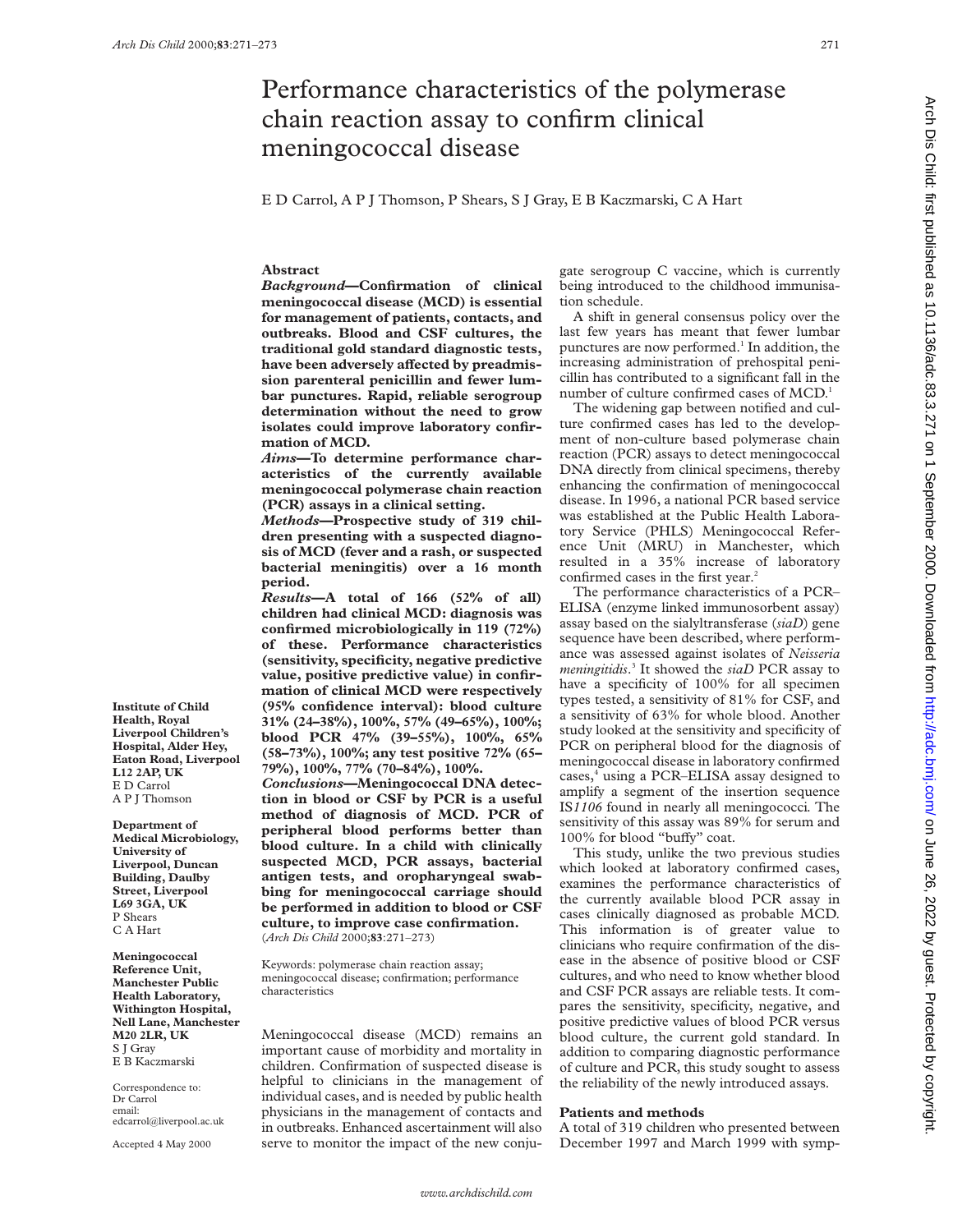*Table 1 Comparison of performance characteristics of blood culture, blood PCR, and any test being positive*

| Test               | Sensitivity (%) | Specificity $(\%)$ | Negative predictive<br>value $(\%)$ | Positive predictive<br>value $(\%)$ |
|--------------------|-----------------|--------------------|-------------------------------------|-------------------------------------|
| Blood culture      | $31(24-38)$     | 100                | $57(49-65)$                         | 100                                 |
| Blood PCR          | $47(39-55)$     | 100                | $65(58-73)$                         | 100                                 |
| Any test positive* | $72(65 - 79)$   | 100                | $77(70-84)$                         | 100                                 |

\*Blood or CSF culture, blood or CSF PCR, blood latex antigen detection test, and throat swab culture (95% confidence intervals in brackets).

*Table 2 Concordance between blood culture and blood PCR*

|                                 | PCR positive   | PCR negative   | Total             |
|---------------------------------|----------------|----------------|-------------------|
| Blood culture positive          | 34 (74%)       | 12(26%)        | $46(100\%)$       |
| Blood culture negative<br>Total | 39 (35%)<br>73 | 71 (65%)<br>83 | 110 (100%)<br>156 |

toms suggestive of meningococcal infection were prospectively studied. In 166 children (probable cases), a clinical diagnosis of MCD was made in an ill child with a petechial or purpuric rash and a fever, or with signs of meningitis, who in addition may have had tachypnoea, tachycardia, impaired perfusion as manifested by a delayed capillary refill time, metabolic acidosis, and altered mental state. In 153 children (possible cases), an alternative diagnosis was made in a child who had a petechial or purpuric rash but was not ill, and did not show any sign of shock, so that the final diagnosis was not thought to be MCD. A total of 312 children had samples taken for blood or CSF PCR as soon as possible after admission, 279 had blood latex antigen detection tests, and all had blood cultures.

The MRU used two screening assays during the course of this study based on the *1106* insertion sequence<sup>4</sup> and the  $\text{ctrA}$  gene (submitted for publication). A third assay based on the sialyltransferase (*siaD*) gene sequence is able to discriminate between serogroups.<sup>3</sup> The sialyltransferase gene is involved in directing sialic acid synthesis (in the meningococcal capsule). The *siaD* PCR–ELISA assay is based on a stable restriction fragment length polymorphism (RFLP) in the *siaD* nucleotide sequence of serogroup B and C meningococci, identifying and distinguishing between these serogroups. It is used on specimens positive on either or both screening tests, but as it is less sensitive than the screening assays, not all specimens positive on screening will confirm a serogroup. The laboratory diagnostic test changed from a PCR–ELISA format to a Taq-Man (ABI, Warrington, UK) based system during the course of this study. Robustness and reliability were improved while overall performance remained unaltered.<sup>2</sup>

The specificity of the test was determined using the patients categorised as possible cases. Data on all microbiological results were recorded on a specially designed proforma. The study protocol was approved by the Local Research Ethics Committee. Parental informed consent was obtained before inclusion of children into the study.

## **Results**

There were 187 boys (59%) and 132 girls (41%). The median age was 2.23 years, interquartile range (IQR) 0.9–6.7 years. In the 166 children with clinically diagnosed MCD, the diagnosis was confirmed microbiologically in 119 (72%). Blood or CSF culture was positive in 57/166 (34%), blood or CSF PCR in 82/159 (52%), and blood antigen tests in 32/146 (22%). Diagnosis was confirmed by blood culture alone in 15 (9%), PCR alone in 28 (17%), while in 59 (36%) the diagnosis was confirmed on more than one test. Eighteen had CSF culture performed, of which six were positive. CSF samples from 14 cases were sent for PCR of which nine were positive.

Table 1 presents a comparison of performance scores in clinically diagnosed MCD. The number of patients with any test positive (blood or CSF culture, blood or CSF PCR, blood latex antigen detection test, and throat swab) is included in the table, as it highlights the fact that performing all these tests in a child with probable MCD increases diagnostic yield.

In the children with a diagnosis other than MCD (possible cases), 133 (87%) had blood antigen tests performed and 152 (99%) had blood PCR; all had blood culture. None of these tests were positive. None of the children with a diagnosis other than MCD had CSF PCR or culture performed, and therefore we were unable to determine the specificity of CSF culture and CSF PCR.

Table 2 shows the concordance between positive blood culture and positive blood PCR. In those with a positive blood culture, 74% were blood PCR positive, and in those with negative blood cultures, 35% were blood PCR positive. In those with a positive blood PCR, 47% were blood culture positive, and in those with negative blood PCR, 86% were blood culture negative ( $\chi^2$  test, p < 0.0005). There was a high degree of concordance between blood culture and blood PCR, but PCR confirmed more cases than did blood culture.

#### **Discussion**

This study shows the value of the PCR assay for the detection of meningococcal DNA. The assays were found to be sensitive and highly specific. There were no false positives in this series, although they have been described with the assay for IS*1106*. <sup>5</sup> The results in our study are consistent with those of Borrow *et al* who found that in specimens from culture negative cases of clinically suspected MCD, 31% were positive by blood PCR.<sup>3</sup>

This is the first study to look at the performance characteristics of the PCR assay in clinically diagnosed disease (probable cases). It shows that the current gold standard for the confirmation of clinically diagnosed disease, blood culture, is a less sensitive test with a higher false negative rate than PCR in blood. In 14% of children with positive blood culture, meningococcal DNA was not detected by blood PCR. This may be a reflection of the small quantity of clinical sample  $(2 \mu l)$ employed in the PCR assay compared to blood culture. Specimens for PCR should be taken as soon as possible after admission, otherwise this is likely to compromise diagnostic yield. While superior to culture alone, PCR of peripheral